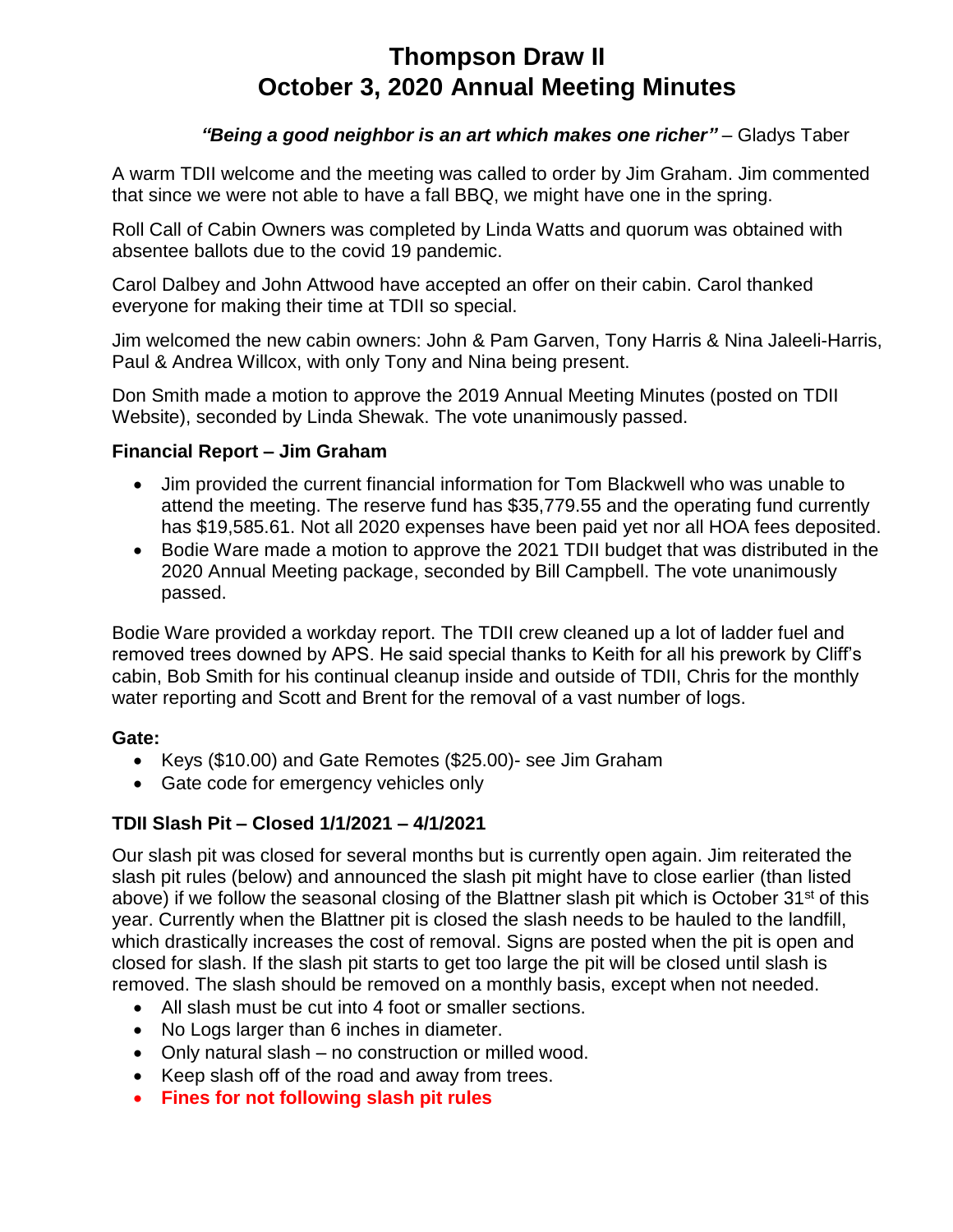New directories were passed out at the meeting and are available from Linda Watts or Jim Graham. There have already been a few changes since the booklets were printed. The updates will be emailed out to the TDII owners. If you have changes to the directory see or email Linda Watts (linda.watts@cox.net)

## **Web Site -** [http://www.thompsondrawii.org](http://www.thompsondrawii.org/)

#### **TDII Facebook Page** <https://www.facebook.com/groups/623803081150763>

#### **Reminders were addressed by Jim Graham:**

- ARC Forms are the first step in cabin improvement projects and must be turned into the TDII secretary, Linda Watts, according to the requirements in our CC&Rs. The owner is responsible for obtaining all required government permits.
- Speed Limit within TDII is 15 mph watch out for our neighbors
- Penalty Schedule on Website Adopted 3/24/2018
- $\bullet$  Be sure to winterize your cabins it was 44 this morning

# **Reports**

- Roads Keith Troxler was not at the meeting but has been doing a fantastic job with not only the roads, but also cutting down trees, ladder fuel and clearing ditches.
- Water Bodie Ware reported he has been working with Central Arizona on the water pressure issues at TDII. The board approved an expenditure from the operating fund to purchase a new, larger pump that should alleviate water pressure issues. The old pump will become our back-up. The "sounding" of the water (measures depth) was completed in July and was 103 (as compared to 130 in May of 2019). Our water level is in good shape with lower numbers being better.
- Safety Bill Campbell reported there were no safety issues to report.
- Architectural Jim Graham reiterated prior approval before starting any projects.

#### **Election Results**

Linda tallied the votes and all persons on the ballot received enough votes to be approved for the 2021 – 2022 term. Jim thanked Dennis and Jon for their service to TDII. He also thanked all current board members for everything they do for TDII.

| <b>Office</b>             | <b>2021-22 Officers</b>         |
|---------------------------|---------------------------------|
| President                 | Jim Graham                      |
| <b>Vice President</b>     | <b>Tony Harris</b>              |
| Treasurer                 | <b>Tom Blackwell</b>            |
| Secretary                 | Linda Watts                     |
| <b>Road Chairperson</b>   | <b>Keith Troxler</b>            |
| <b>Water Chairperson</b>  | <b>Bodie Ware</b>               |
| <b>Safety Chairperson</b> | <b>Bill Campbell</b>            |
| Members at Large          | <b>Brent Smith, Doug Heintz</b> |